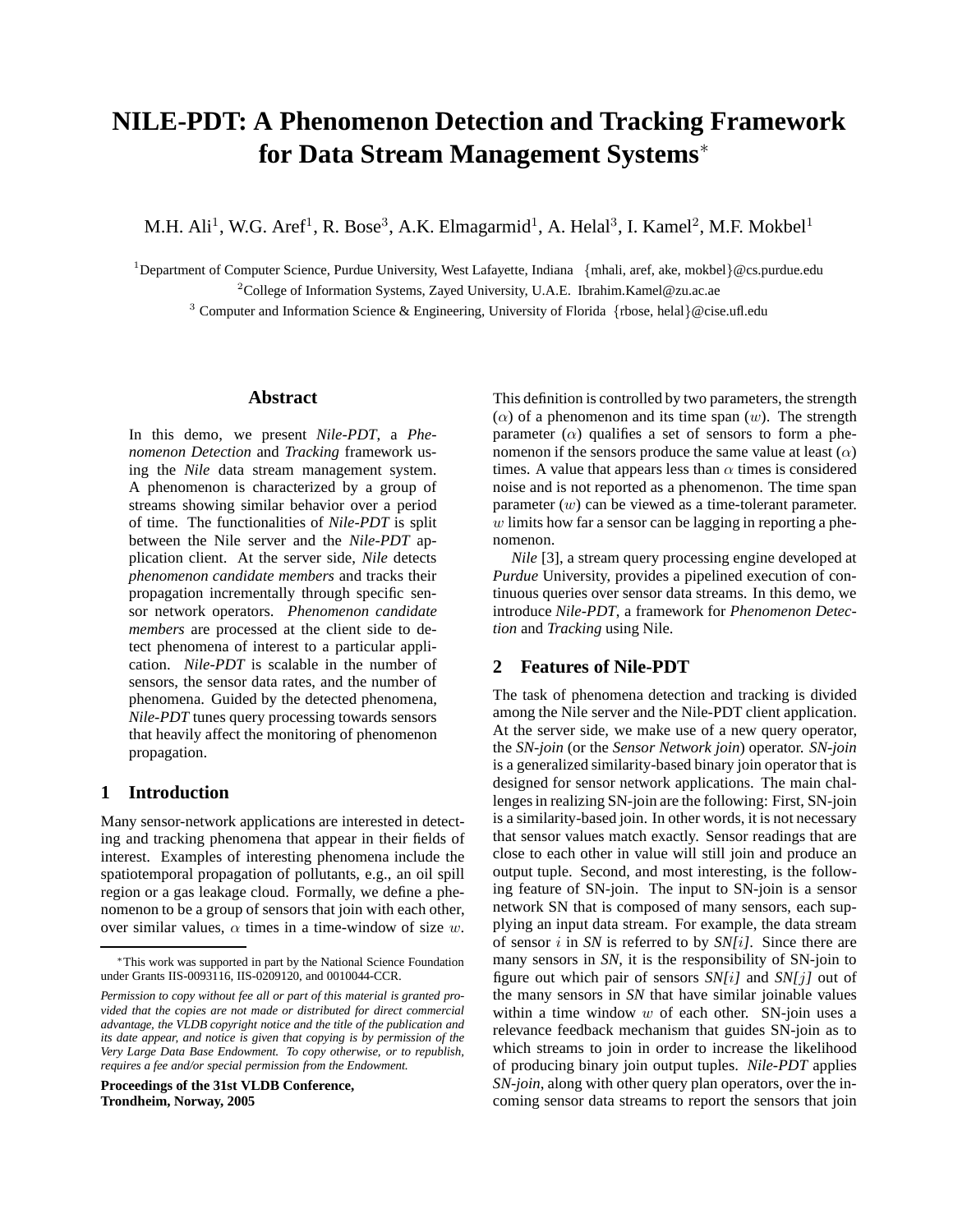SELECT i, j, value, ts FROM SN WHERE  $SN[i].value \equiv SN[j].value$ AND  $i \ll$   $j$ AND <*other conditions*> WINDOW W

#### Figure 1: Nile-PDT SQL queries

with each other over a time-window w as *phenomenon candidate members*. The client tracks the detected *candidate members* and aggregates them to form a phenomenon with the desired features, e.g., having the minimum number of occurrences  $(\alpha)$ , the minimum number of sensors in a phenomenon, the spatial location of sensors, and the connectedness of the members, etc.

The main features of *NILE-PDT* are summarized as follows:

- 1. **Query processing with relevance feedback.** The query processor aims at maximizing the number of detected phenomena. Based on the detected *phenomenon candidate members*, query processing is tuned towards sensors where phenomena are most likely to develop. In this demo, we developed two query operators that make use of relevance feedback: SN-join and SN-scan.
- 2. **Load shedding and scalability.** *Nile-PDT* provides feedback to the *Nile* stream manager to control the sampling rate of sensors. Sensors that contribute heavily to the propagation of phenomena are given more attention, while sensors that participate in no phenomena are sampled at a lower rate. As a result, *Nile-PDT* scales with the number of sensors, sensor data rates, and the number of detected phenomena.
- 3. **Incremental processing.** *Nile-PDT* incrementally monitors phenomena in the sensor network and continuously updates the user with the appearance and the disappearance of phenomena. *Nile-PDT* takes advantage of *Nile's* notions of positive and negative tuples [2] to incrementally track the phenomenon propagation.

Phenomena detection and tracking is initiated by a continuous SQL query issued by the client. To support the execution of continuous queries over sensor data, the system is extended with the abstract data type (*ADT*) *SensorNetwork-ADT*. *SensorNetwork-ADT* extends the functionality of relational tables by appending extra information to each tuple. A sensor reading is in the form  $SN[ID]$ . (value, ts), where *ID* is a sensor identifier and *value* is the reading value of that sensor at timestamp *ts*. Figure 1 introduces the general form of SQL-queries that are issued by the client. Sensor network *SN* is joined with itself, which means any two sensors from *SN* are eligible to join with each other based on a similarity join over *SN.value*.  $\equiv$  is the sensornetwork similarity join operator. The condition  $(i \leq j)$ prevents the sensor from being joined with itself. Other



Figure 2: Nile-PDT query plan

conditions can be specified as well in the *where* clause, e.g., timestamp and value predicates. The result is sent to the Nile-PDT client to be grouped and analyzed then to report sensors that join with each other more than  $\alpha$  times within the last time-window w.

# **3 Query Processing with Relevance Feedback**

Figure 2 gives the query plan for the query in Figure 1. The stream tuples are pushed from the sensor network into the system's input buffers through the *SN-scan* operator. Then, the *SN-join* operator is applied over the incoming streams to detect which sensors give the same or similar readings over the specified time-window. *SN-scan* and *SNjoin* are special operators that are tuned for sensor-network processing. These operators may accept feedback (or hints) from other query plan operators that express the relevance of the join output tuples to the query result.

**The SN-scan Operator.** *SN-scan* is responsible for attaching the sensor-network platform to the sensor-network abstract data type (*SensorNetwork-ADT*). *SN-scan* scans the sensors for fresh readings and passes these readings up in the query plan. *SN-scan* is optimizable through its capability to accept *scan notes* from higher operators in the query plan. The *scan notes* update the relative frequencies at which the *SN-scan* operator reads from the sensors. The *scan notes* are extracted by estimating the likelihood of a sensor to contribute to the output. The *scan note* is a welldefined interface through which the *SN-scan* operator can be tuned to increase the scanning rate of a specific sensor.

**The SN-join Operator.** A traditional join operation does not scale to a sensor network that contains thousands of sensors. Stream join has been discussed in literature, e.g., [1, 5]. In the context of Nile-PDT, each sensor does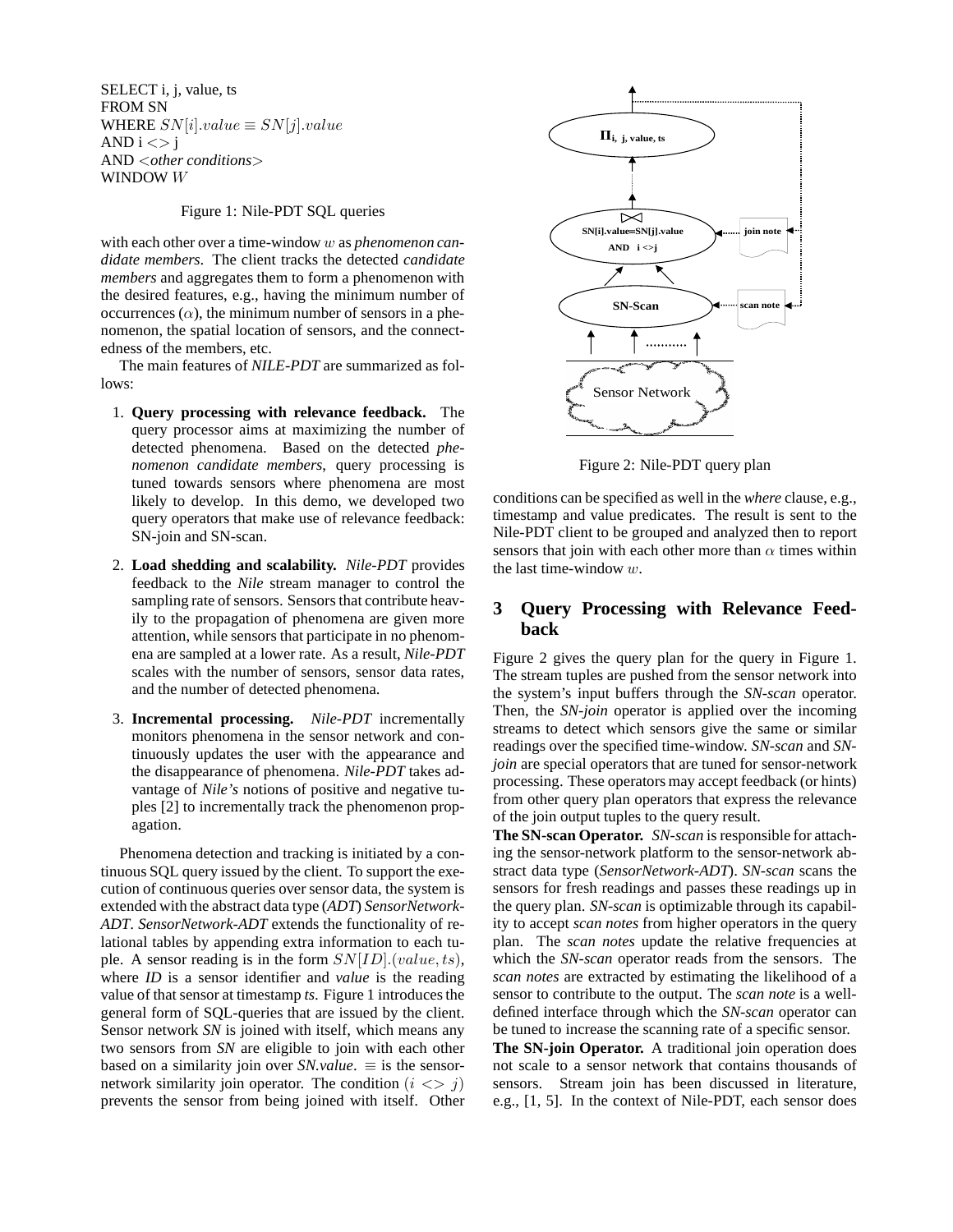not have to join with every other single sensor in the sensor network (e.g., a phenomenon spans only a portion of the sensor network). The challenge is to find the join pairs from among the many sensors that join together over the time-window w.

To address this challenge, we developed a new join operator, the *SN-join* operator that is especially designed for large-scale sensor networks. *SN-join* is guided by the output of the query to direct the join operation towards sensor pairs that are more likely to contribute to the join output. In the context of *Nile-PDT*, *SN-join* is guided by the detected *phenomenon candidate members* to perform the join among sensors with similar behavior. *SN-join* maintains a 2-d matrix (P) that records the *probe probability* between each two sensors. A reading from sensor  $SN[i]$ probes sensor  $SN[j]$  for a join based on the probability  $P_{ij}$ (i.e., with probability  $1 - P_{ij}$ , the probing overhead will be skipped). Higher operators in the query plan provide the *SN-join* with *join notes* that help update the probability matrix  $(P)$ . Based on the portion of a sensor stream that has been seen so far, *join notes* are extracted by estimating the likelihood of two sensors to contribute to the join output. The *join note* is a well-defined interface through which *SNjoin* can be tuned to favor the join operation among certain sensor pairs. Several sensor probing mechanisms are explored in the context of Nile-PDT. The purpose is to track existing phenomena (guided by the join notes), but at the same time detect new phenomena that emerge in new regions in the sensor network. This feature is captured in our demo by measuring the time delay between when a phenomenon actually happens and when it is detected by Nile-PDT.

The second challenge in realizing SN-join is that of similarity matching. Due to sensor calibration and/or measurement errors, sensor readings can be similar in value but are not necessarily the same. As a result, SN-join is a similarity-based join. The Nile-PDT demo reflects two similarity-based techniques. The first technique uses a pre-clustering operator that is below SN-join in the query pipeline. This pre-clustering operator dynamically clusters the sensor readings and feeds SN-join with cluster-ids. In this case, SN-join performs equi-join based on the clusterids. Alternatively, the second technique is to push a similarity distance function inside SN-join, so that sensor readings join with each other if the distance between the readings is less than a threshold. Both techniques are reflected in the Nile-PDT demo and their performance is contrasted.

## **4 Load Shedding and Scalability**

Data streams may arrive with high rates at the system's input buffers and they can be bursty in nature. Such behavior overloads the system and deteriorates the query performance. *Load shedding* avoids heavy-load periods by dropping some of the input tuples. In contrast to dropping the tuples randomly, the tuple dropping policy favors a certain performance measure. Load shedding that is sensitive to phenomena detection tries not to lose phenomena while dropping some of the input data. Load shedding is achieved through the *SN-scan* operator where sensors that contribute to phenomena are processed more frequently than sensors that do not contribute to any phenomenon.

Scalability in Nile-PDT is achieved through the *SN-scan* and *SN-join* operators. Both operators avoid wasting the processing time in sensors that do not help in detecting and tracking phenomena. For example, using the relevance feedback mechanism, an incoming sensor reading may end up probing a few tens of sensors looking for a match instead of probing thousands of sensors in the sensor network. As illustrated in our demo, during simulations that include a sensor network of thousand sensors with each sensor stream having an average inter-arrival time of one second, *Nile-PDT* is able to capture more than 90% of the outstanding phenomena.

# **5 Incremental Processing**

Once a phenomenon is detected, the tracking process is conducted incrementally at both the server and the client sides. At the server side, incremental processing is achieved through the notions of positive and negative tuples [2]. A positive tuple is reported when a join occurs to denote the appearance of phenomenon candidate members. A negative tuple is reported when one of the previouslyreported join components expires, i.e., becomes old enough to get outside of the most recent time-window  $w$ . Negative tuples are important to invalidate phenomenon candidate members if sensors stop showing the same behavior over the most recent time-window w.

At the client side, the client receives phenomenon candidate members on the form of a tuple that consists of the IDs of the two joining sensors and the join value. Each tuple can be positive or negative to denote the appearance or disappearance of the candidate members. The client acts based on each tuple. Upon receiving a positive tuple, the client may perform one of the following actions: (1) create a new phenomenon, (2) add one more sensor to an existing phenomenon, or (3) merge two phenomena into one bigger phenomenon if the two phenomena get connected. Upon receiving a negative tuple, the client may perform one of the following actions: (1) delete an existing phenomenon, (2) remove a sensor from an existing phenomenon, or (3) split one phenomenon into two smaller phenomena if they get disconnected.

## **6 Demo Description**

A graphical user interface (*GUI*) is developed for both the Nile-PDT client and the Nile server to visualize the phenomenon detection and tracking processes. Figure 3 gives snapshots of the *GUI* of both the client and the server. Our demo has two setups: one where the sensor network is simulated (as described in Section 4) and the other is using real sensors, as described below. Our demo hardware consists of a grid of heat sensors that are connected via a wireless sensor platform [4]. Each platform is represented as an